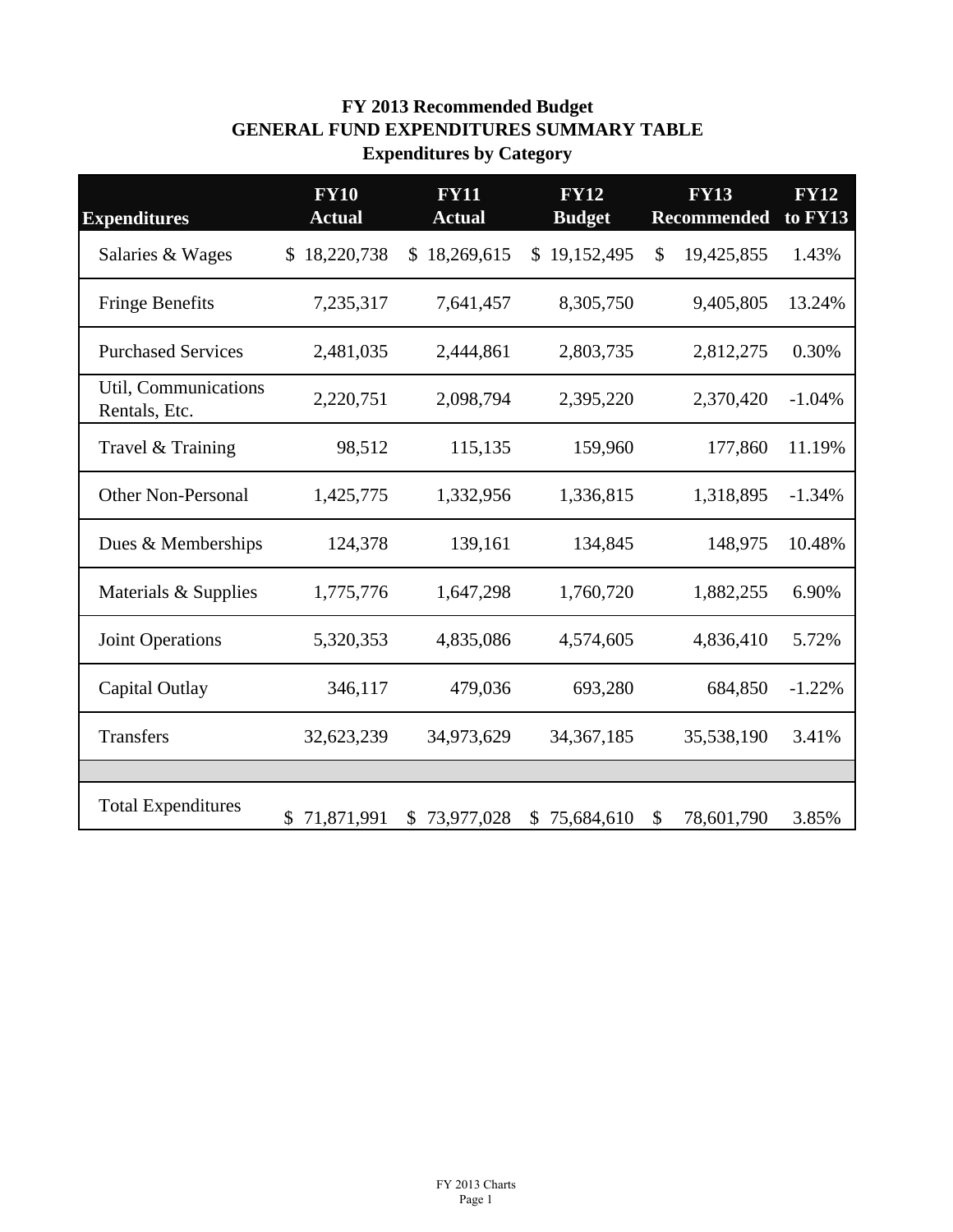## **FY 2013 Recommended Budget GENERAL FUND EXPENDITURES SUMMARY TABLE Expenditures by Function**

|                                                | <b>FY10</b><br><b>Actual</b> | <b>FY11</b><br><b>Actual</b> | <b>FY12</b><br><b>Budget</b> | <b>FY13</b><br><b>Recommended</b> | <b>FY12</b><br>to FY13 |
|------------------------------------------------|------------------------------|------------------------------|------------------------------|-----------------------------------|------------------------|
| <b>Expenditures</b><br><b>City Departments</b> |                              |                              |                              |                                   |                        |
| <b>Building &amp;</b>                          |                              |                              |                              |                                   |                        |
| <b>Development Services</b>                    | 925,792                      | 856,707                      | 913,800                      | 933,120                           | 2.11%                  |
| <b>City Manager's Office</b>                   | 507,139                      | 532,273                      | 724,290                      | 765,665                           | 5.71%                  |
| <b>Economic</b><br><b>Development</b>          | 788,867                      | 866,383                      | 948,950                      | 972,005                           | 2.43%                  |
| <b>Fire</b>                                    | 4,857,091                    | 5,018,687                    | 5,156,730                    | 5,291,155                         | 2.61%                  |
| <b>Fiscal Affairs</b>                          | 657,000                      | 675,528                      | 691,435                      | 714,495                           | 3.34%                  |
| <b>Human Resources</b>                         | 277,192                      | 270,222                      | 305,700                      | 315,315                           | 3.15%                  |
| <b>Information</b><br><b>Technology</b>        | 415,164                      | 646,917                      | 893,910                      | 1,009,165                         | 12.89%                 |
| <b>Planning</b>                                | 422,893                      | 457,878                      | 463,625                      | 491,985                           | 6.12%                  |
| <b>Police</b>                                  | 7,875,816                    | 7,921,382                    | 8,231,205                    | 8,662,705                         | 5.24%                  |
| <b>Parks &amp; Recreation</b>                  | 2,121,696                    | 2,154,912                    | 2,288,250                    | 2,359,130                         | 3.10%                  |
| <b>Public Facilities</b>                       | 1,884,942                    | 1,866,320                    | 1,964,985                    | 1,992,200                         | 1.38%                  |
| <b>Public Works</b>                            | 5,721,239                    | 5,486,579                    | 5,949,120                    | 6,253,985                         | 5.12%                  |
| <b>Safety</b>                                  |                              | 31,790                       | 81,250                       | 93,295                            | 14.82%                 |
| <b>Constitutional Officer</b>                  |                              |                              |                              |                                   |                        |
| <b>Treasurer</b>                               | 678,613                      | 740,604                      | 839,465                      | 793,480                           | $-5.48%$               |
| <b>Sheriff's Office</b>                        | 1,284,893                    | 1,326,573                    | 1,473,775                    | 1,581,355                         | 7.30%                  |
| Commonwealth's<br><b>Attorney</b>              | 1,083,419                    | 1,077,524                    | 1,161,180                    | 1,141,570                         | $-1.69%$               |
| <b>Commissioner of the</b><br><b>Revenue</b>   | 832,898                      | 864,843                      | 890,555                      | 944,665                           | 6.08%                  |
| <b>Clerk of the</b><br><b>Circuit Court</b>    | 635,248                      | 643,857                      | 714,430                      | 757,805                           | 6.07%                  |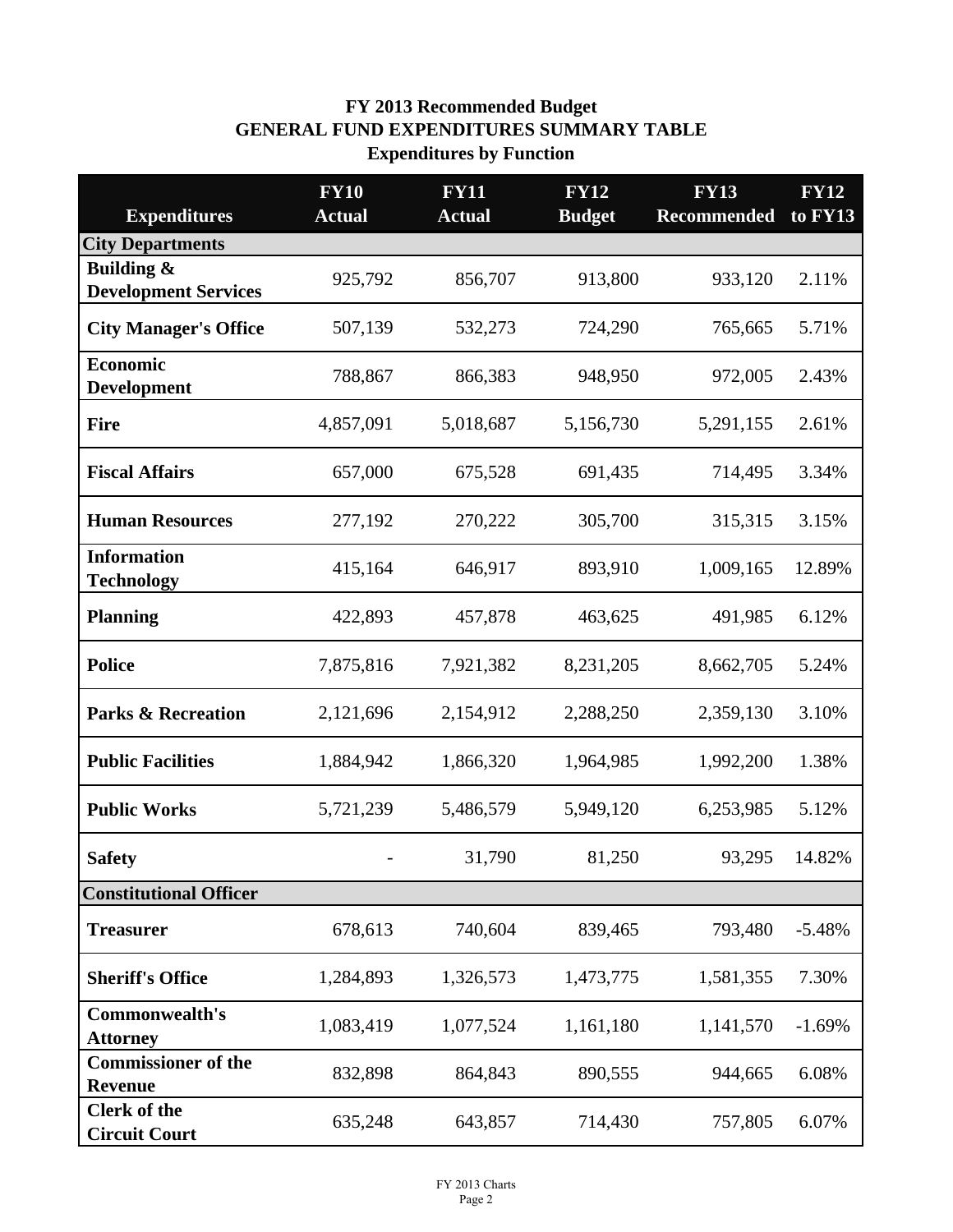| <b>Other</b>                                               |                  |                  |                  |                  |           |
|------------------------------------------------------------|------------------|------------------|------------------|------------------|-----------|
| <b>City Council</b>                                        | 182,109          | 190,200          | 209,200          | 211,400          | 1.05%     |
| <b>Clerk of Council</b>                                    | 94,288           | 100,947          | 101,550          | 102,435          | 0.87%     |
| <b>Courts</b>                                              | 210,966          | 209,566          | 291,600          | 287,985          | $-1.24%$  |
| <b>General Assessments</b>                                 | 2,100            | 264              | 10,000           | 12,000           | 20.00%    |
| <b>City Attorney</b>                                       | 290,994          | 243,127          | 323,300          | 332,530          | 2.85%     |
| <b>Regional Agencies</b>                                   | 6,317,165        | 5,759,827        | 5,398,270        | 5,573,000        | 3.24%     |
| Registrar                                                  | 172,315          | 167,469          | 206,650          | 205,395          | $-0.61%$  |
| <b>Clean &amp; Green</b><br><b>Commission</b>              |                  | 1,060            | 1,500            | 3,000            | 100.00%   |
| <b>Insurance</b>                                           | 675,672          | 569,932          | 743,000          | 890,060          | 19.79%    |
| <b>Contributions</b>                                       | 352,419          | 337,821          | 369,700          | 402,700          | 8.93%     |
| <b>Transfers and Contingency</b>                           |                  |                  |                  |                  |           |
| Contingency                                                |                  |                  | 521,530          | 550,000          | 5.46%     |
| <b>Other Transfers</b>                                     | 602,244          | 576,751          | 533,595          | 694,170          | 30.09%    |
| <b>Transfer to Capital</b>                                 | 635,000          | 3,150,000        | 1,403,025        | 1,205,045        | $-14.11%$ |
| <b>Transfer to</b><br>Comprehensive<br><b>Services Act</b> | 665,550          | 563,240          | 620,000          | 719,125          | 15.99%    |
| <b>Transfer to Debt</b><br><b>Service</b>                  | 5,822,259        | 5,791,102        | 5,437,820        | 6,500,180        | 19.54%    |
| <b>Transfer to Social</b><br><b>Services</b>               | 832,080          | 823,000          | 893,215          | 911,670          | 2.07%     |
| <b>Transfer to Schools</b>                                 | 24,028,000       | 24,028,000       | 24,928,000       | 24,928,000       | 0.00%     |
|                                                            |                  |                  |                  |                  |           |
| <b>Total</b>                                               | 71,853,063<br>\$ | 73,951,285<br>\$ | 75,684,610<br>\$ | \$<br>78,601,790 | 3.85%     |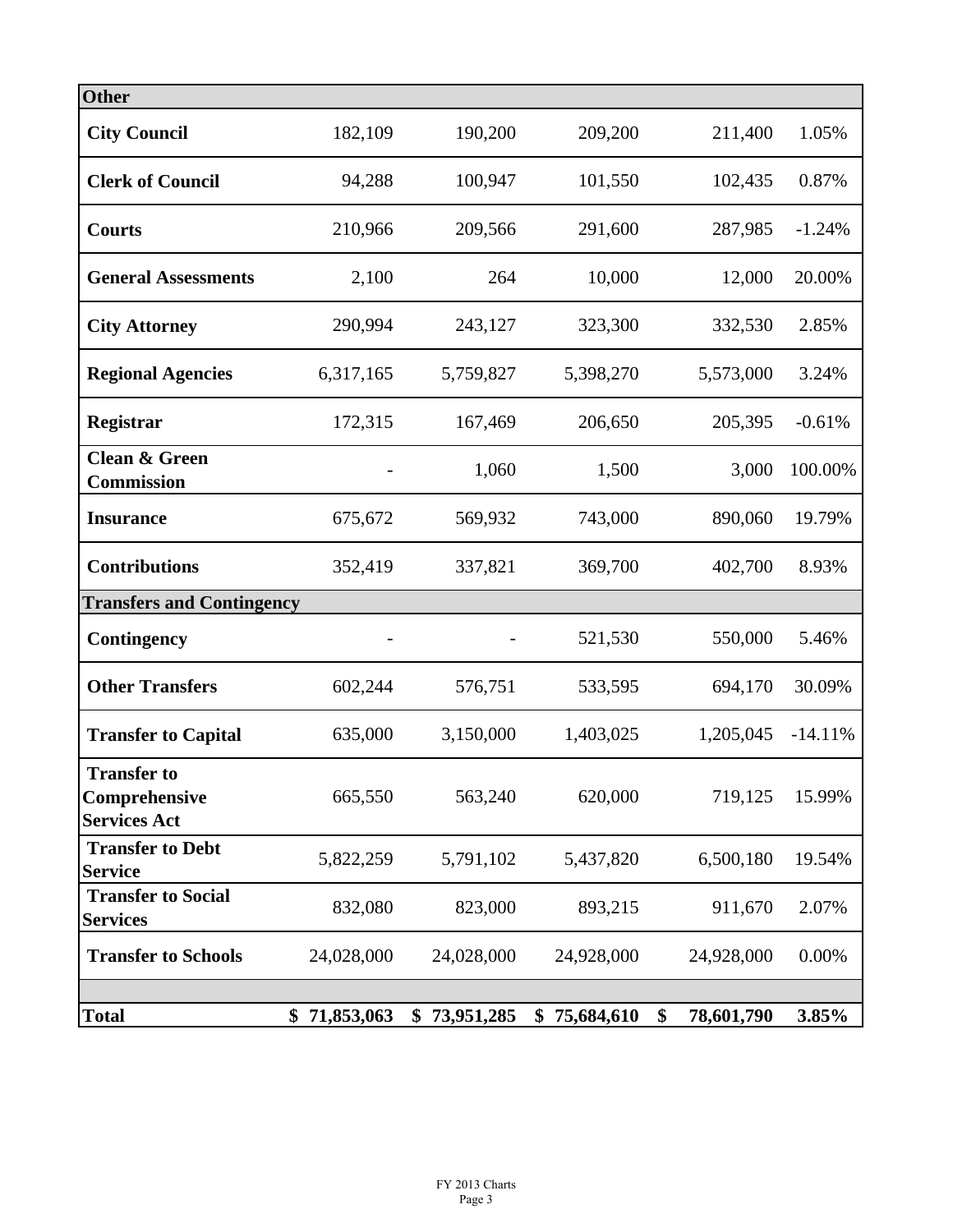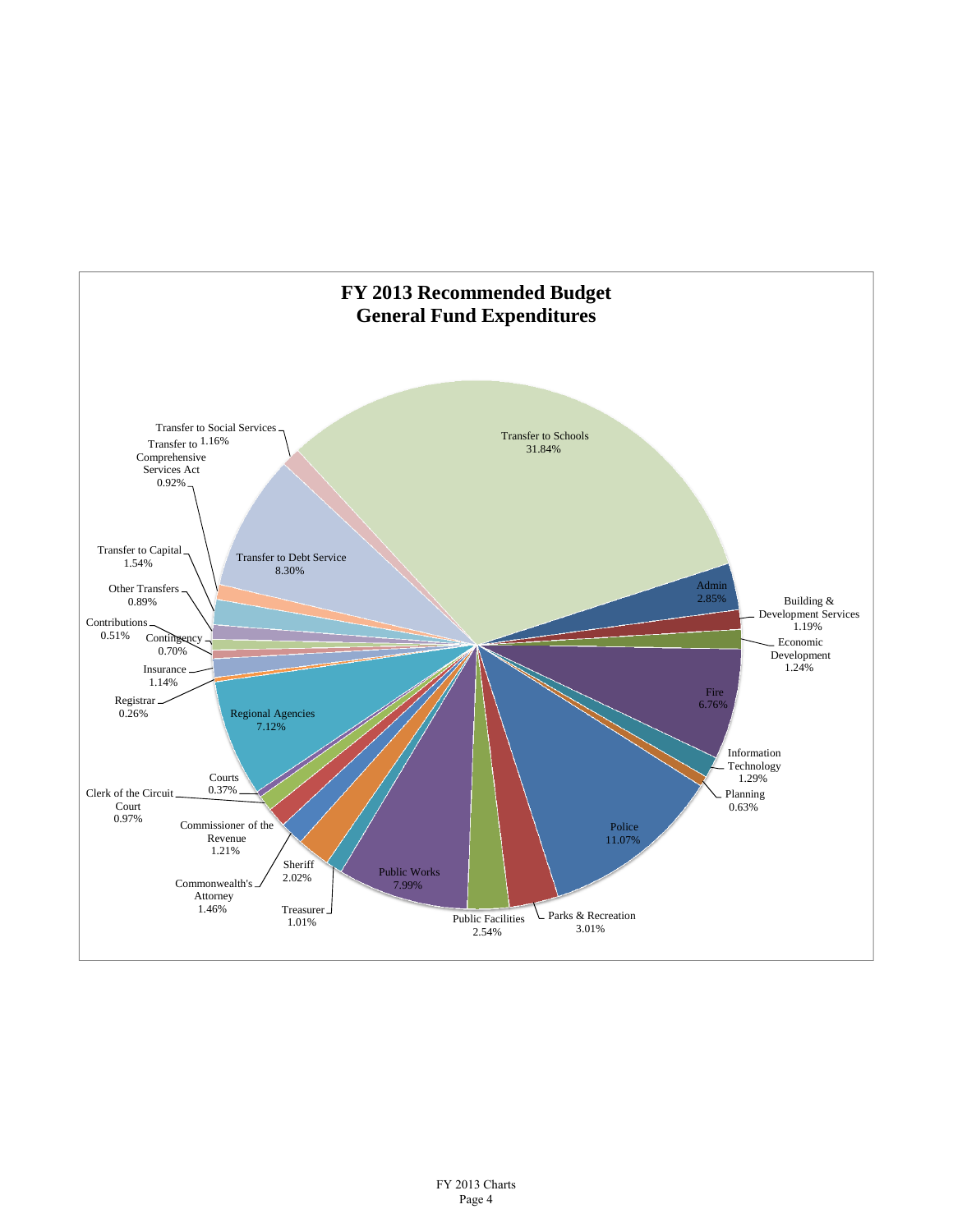## **FY 2013 Recommended Budget GENERAL FUND REVENUE SUMMARY TABLE Revenue History**

|                                             | <b>FY 2010</b>   | <b>FY 2011</b> |               |    | <b>FY 2012</b> |               | FY 2013            | <b>Percent</b> |
|---------------------------------------------|------------------|----------------|---------------|----|----------------|---------------|--------------------|----------------|
|                                             | <b>Actual</b>    |                | <b>Actual</b> |    | <b>Budget</b>  |               | <b>Recommended</b> | <b>Change</b>  |
| <b>Real Property</b>                        | \$<br>23,074,136 | \$             | 23,158,658    | \$ | 25,080,500     | \$            | 25,476,640         | 1.58%          |
| <b>Sales Tax</b>                            | 10,043,091       |                | 10,191,895    |    | 9,750,000      |               | 9,850,000          | 1.03%          |
| <b>Meal Tax</b>                             | 8,132,542        |                | 8,842,347     |    | 8,100,000      |               | 8,910,000          | 10.00%         |
| <b>Other</b>                                | 8,112,500        |                | 8,034,358     |    | 7,367,200      |               | 7,626,880          | 3.52%          |
| <b>Personal Property</b>                    | 5,873,893        |                | 6,975,413     |    | 6,070,850      |               | 6,861,385          | 13.02%         |
| <b>Business License</b>                     | 5,858,944        |                | 5,505,914     |    | 5,360,000      |               | 5,245,000          | $-2.15%$       |
| <b>Street Maintenance</b>                   | 2,178,799        |                | 2,278,016     |    | 2,300,000      |               | 2,400,000          | 4.35%          |
| <b>Fund Balance</b>                         |                  |                |               |    | 1,675,000      |               | 2,155,046          | 28.66%         |
| <b>Other State Aid</b>                      | 1,830,889        |                | 2,108,395     |    | 1,885,660      |               | 1,909,440          | 1.26%          |
| Telecommunication<br><b>Sales</b>           | 1,836,247        |                | 1,882,619     |    | 1,850,000      |               | 1,850,000          | $0.00\%$       |
| <b>PPTRA</b>                                | 1,728,833        |                | 1,728,833     |    | 1,725,000      |               | 1,725,000          | $0.00\%$       |
| <b>Consumer Utility</b>                     | 1,677,699        |                | 1,644,628     |    | 1,650,000      |               | 1,645,000          | $-0.30%$       |
| Lodging                                     | 1,084,542        |                | 1,175,244     |    | 1,060,000      |               | 1,100,000          | 3.77%          |
| <b>Transfers</b>                            | 1,433,000        |                | 1,246,389     |    | 1,085,400      |               | 1,085,400          | $0.00\%$       |
| <b>Law Enforcement</b><br><b>Assistance</b> | 778,345          |                | 762,762       |    | 725,000        |               | 762,000            | 5.10%          |
|                                             |                  |                |               |    |                |               |                    |                |
| <b>Total</b>                                | \$<br>73,643,458 | \$             | 75,535,471    | \$ | 75,684,610     | $\mathcal{S}$ | 78,601,791         | 3.85%          |